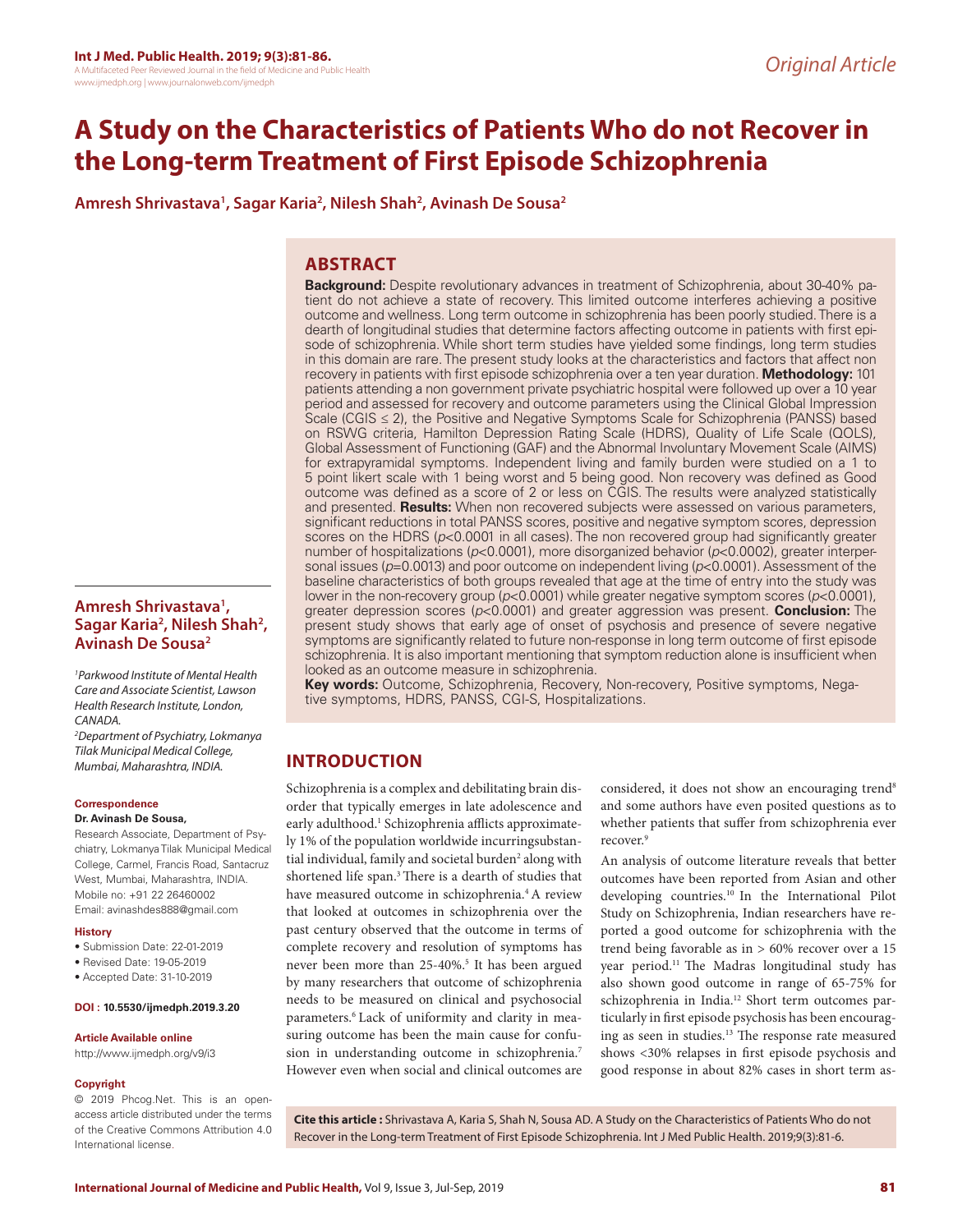sessments.14,15 The main challenge in treatment has been to sustain the outcome for longer periods in these patients. There is evidence that good outcome sustains up to 2 years but it may decline in the long term management of schizophrenia.16 Despite revolutionary treatment advances in schizophrenia a number of patients still fail to show a complete recovery from the disorder.<sup>17</sup>

Antipsychotic drugs form the mainstream of treatment in schizophrenia. It is not clearly known what role antipsychotics may play in the treatment and maintenance of treatment or remission in schizophrenia in the long term course.<sup>18</sup> Identification of the subjects, who are not likely to respond, is important not only from a clinical perspective but also from an economic and public health point of view.19 Significant work has been done regarding the determinants of course and outcome in schizophrenia but early identification of non-responders would be important to assist and plan the comprehensive management of the patient. The present research examines factors for non-response in first episode schizophrenia patients who has been treated for a period of ten years.

Despite revolutionary advances in treatment of schizophrenia, about 30- 40% patient do not achieve a state of recovery. This limited outcome interferes achieving a positive outcome and wellness. Wellness as outcome criteria for schizophrenia is currently under extensive investigation. Studies suggest that a true outcome in schizophrenia is recovery with includes personal and positive state of health which is return to a state of wellness. It is recognised that there are number of barriers to achieve the state of wellness which are personal, social, environmental, illness, treatment related and other factors. In this paper we try to examine the long term outcome of first episode schizophrenia. We believe that these factors may be responsible for the limited and poor state of outcome in some cases.

### **MATERIALS AND METHODS**

This study was carried out in a non-governmental psychiatric hospital certified as a psychiatric facility by the State Government as per the Indian Mental Health Act 1983 in Mumbai; India. The study period spanned from January 1992 to January 2005. An Independent Ethics Commission approved the study. Patients who were available at the end of ten years from a cohort of first episode schizophrenia (patients experiencing their first episode of psychotic symptoms and seeking treatment) were assessed for clinical recovery. The scales used in the assessment were the Clinical Global Impression Scale (CGI-S),<sup>20</sup> the Positive and Negative Symptoms Scale for Schizophrenia (PANSS),<sup>21</sup> Hamilton Depression Rating Scale (HDRS),<sup>22</sup> Quality of Life Scale (QOLS),<sup>23</sup> Global Assessment of Functioning (GAF),<sup>24</sup> Abnormal Involuntary Movement Scale (AIMS) for extrapyramidal symptoms.25 Independent living and family burden were studied on a 1 to 5 point liker scale with 1 being worst and 5 being good. Good outcome was defined as a score of 2 or less on CGIS. On using the PANSS, the RSWG criteria<sup>26</sup> based on ratings at 8 focal symptoms in positive, negative and general psychopathology subscales of PANSS (P1, P2, P3, N1, N4, N6, G5, G9) were applied for clinical remission; patients were judged to be in clinical remission according to a severity criterion (scores obtained at each of these items had to be≤3 points, indicating mild severity of symptoms).

Descriptive statistics for demographic characteristics and patient scores at baseline and after ten years of follow-up were calculated. To test the degree of change between baseline and final follow-up assessments, paired *t*-tests were used for continuous variables and McNamara's chisquare tests were used for dichotomous variables. Logistic regression was used to evaluate invariable associations between baseline characteristics and recovery as defined by the CGI-S. Lack of fit was evaluated using the Hosmer-Lemeshow goodness of fit statistic. The seven clinical parameters included negative symptoms, positive symptoms, disorganization, hospitalization in the past two years, suicidality, extra pyramidal function and aggression at the ten year follow-up.

### **RESULTS**

There are two main findings in this study that were evaluated first were the clinical features of patients who did not show improvement at the end of ten years, despite consistent treatment and clinical features at the very beginning which tended to indicate candidates vulnerable for nonresponse.

A total of 101 subjects made up the study population and this further divided into recovered (*n*=61) and non recovered subjects (*n*=40). When non recovered subjects were assessed on various parameters (Table 1), significant reductions in total PANSS scores, positive and negative symptom scores, depression scores on the HDRS and improvement on GAF were noted (*p*<0.0001 in all cases). Larger number of patients had shown aggressive and violent behavior and disorganized behavior at the baseline. Medications had no effect on recovery of the subjects except Aripiprazole which was used by larger number of patients in the non recovered group (*p*=0.0203) (Table 2).

When recovered and non recovered subjects were compared after a 10 year period, the subjects with non recover had significantly greater scores on the PANSS (*p*<0.002), greater positive symptom scores (*p*=0.0241), greater negative symptom scores (*p*=0.0003) and lower quality of life scores ( $p$ <0.0001). Both groups did not differ on GAF scores (Table 3). The non recovered group had significantly greater number of hospitalizations ( $p<0.0001$ ), more disorganized behavior ( $p<0.0002$ ), greater interpersonal issues  $(p=0.0013)$  and poor outcome on independent living (*p*<0.0001) (Table 3).

When the baseline characteristics of both groups were compared at the start of the study, age was lower in the non recovery group  $(p<0.0001)$ while greater negative symptom scores (*p*<0.0001), greater depression scores (*p*<0.0001) and greater aggression was present (Table 4). It is worthwhile noting that positive symptom scores, duration of illness at the start of the study, total PANSS scores, CGI scores and gender played no role in recovery (Table 4).

# **DISCUSSION**

As pointed out by some researchers, the issue of what the actual rates and correlates of recovery are is an empirical question.<sup>27</sup> Researchers have recently examined five elements of recovery for 130 participants from the United States with co-occurring substance abuse and schizophrenia spectrum disorders. Over a 10-year period they reported that 63% had achieved symptom remission as defined as having mean BPRS scale scores of "3" or less, 62% were in a later phase of substance abuse treatment and at the time abstinent from substances and 57% were living independently. Beyond that, 41.4% of participants had worked in a competitive job in the past year, 49% had regular healthy social contacts and 58% reported acceptable satisfaction with their overall circumstances. Importantly, the attainment of one element of recovery was often not linked to the attainment of others.<sup>28</sup>

Indian studies have linked duration of untreated psychosis as a factor in the long term outcome of schizophrenia.<sup>29</sup> Long term outcome is directly related negatively to delays in seeking treatment. A longitudinal 10 year study in first episode schizophrenia patients demonstrated that treatments received, social support, compliance and delay in treatment all affect outcome in schizophrenia.<sup>30</sup> A review on Indian research in schizophrenia has also emphasized that elucidating factors affecting recovery and non recovery in schizophrenia shall help in the primary prevention of the problem itself.31 Women in India has been shown to often have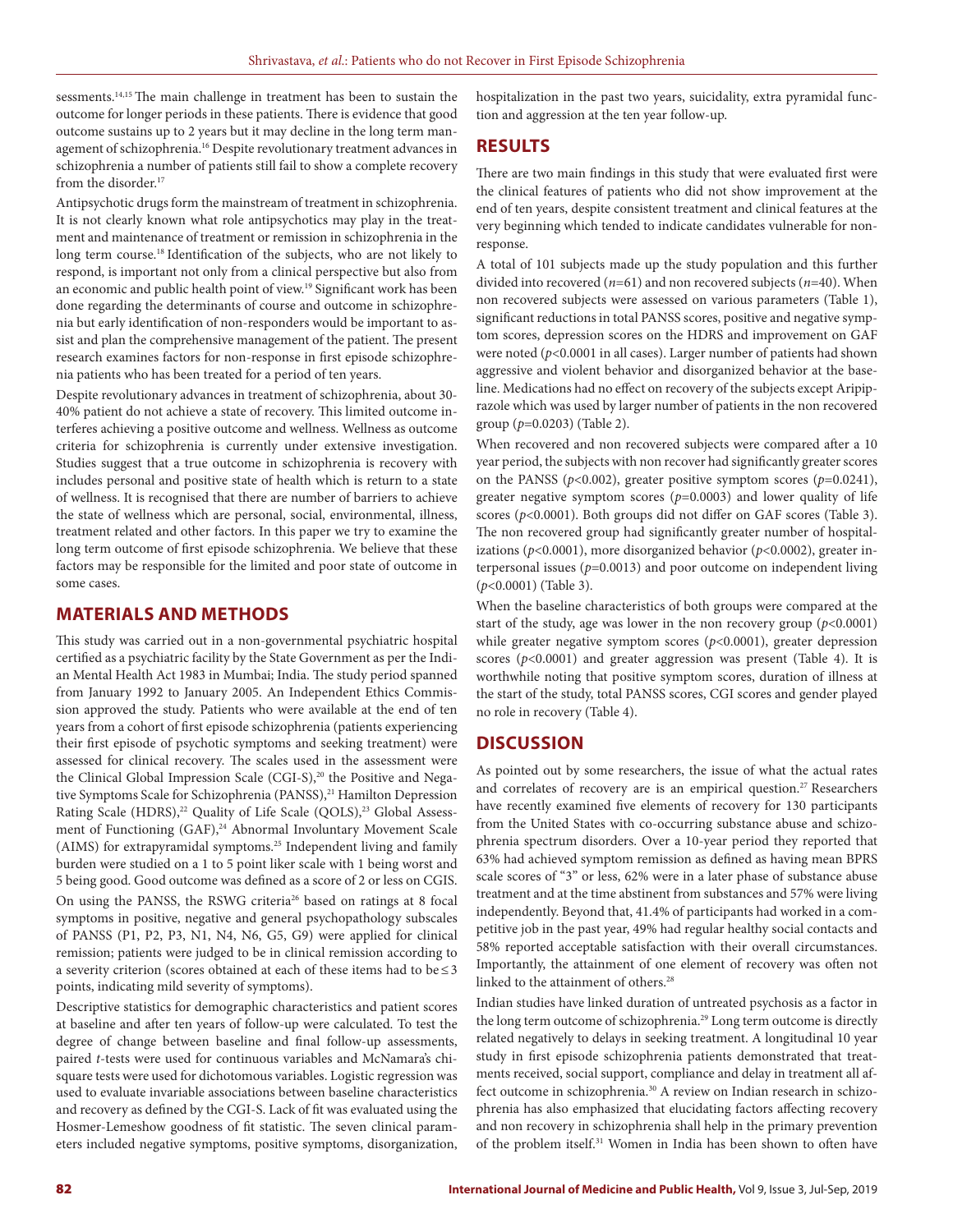| Table 1: Characteristics of non-recovery patients with schizophrenia at baseline and 10 years. |                          |                 |                           |                   |                                          |                                    |
|------------------------------------------------------------------------------------------------|--------------------------|-----------------|---------------------------|-------------------|------------------------------------------|------------------------------------|
|                                                                                                | <b>Outcome Parameter</b> | <b>Baseline</b> | <b>Ten Year Follow-up</b> | <b>Difference</b> | 95% Confidence Interval                  | <b>Statistical analysis</b>        |
|                                                                                                |                          | Mean (SD)       |                           |                   |                                          |                                    |
|                                                                                                | <b>PANNS</b>             | 102.1(12.5)     | 54.9(9.0)                 | 47.2(10.4)        | $43.8 - 50.5$                            | t=22.65, $p<0.0001**$              |
|                                                                                                | Positive Symptoms        | 26.4(4.2)       | 9.8(3.8)                  | 16.5(5.8)         | $14.7 - 18.4$                            | t=24.99, $p<0.0001**$              |
|                                                                                                | <b>Negative Symptoms</b> | 27.5(5.7)       | 15.4(6.0)                 | 12.1(9.1)         | $9.1 - 15.0$                             | t=19.639, $p<0.0001$ <sup>*a</sup> |
|                                                                                                | Global Psychopath        | 49.6(15.6)      | 26.3(10.0)                | 23.3(15.3)        | $18.3 - 28.2$                            | t=9.4462, $p<0.0001$ <sup>*a</sup> |
|                                                                                                | <b>HDRS</b>              | 20.6(5.6)       | 14.1 $(4.9)$              | 6.5(7.8)          | $4.0 - 9.0$                              | $t=7.3410, p<0.0001**$             |
|                                                                                                | GAF                      | 48.7(11.3)      | 79.9 (10.7)               | $-31.2(12.2)$     | $-35.3 - -27.1$                          | $t=18.223, p<0.0001^{*a}$          |
| <b>Outcome Parameter</b>                                                                       |                          | <b>Baseline</b> | At 10 years               |                   | <b>Statistical analysis</b>              |                                    |
|                                                                                                |                          |                 | $N(\%)$                   |                   |                                          |                                    |
| score>21 Positive Symptoms                                                                     |                          | 34 (85%)        | $0(0.0\%)$                |                   | $p<0.0001*^{b}$                          |                                    |
| score>21 Negative Symptoms                                                                     |                          | 35 (87.5%)      | 5(12.5%)                  |                   | $X^2 = 42.5$ , $p < 0.0001^{*c}$         |                                    |
| Disorganization score >3                                                                       |                          | 36 (90.0%)      | 27 (67.5%)                |                   | $X^2 = 4.781$ , $p=0.0289$ <sup>*c</sup> |                                    |
| $EPS \leq 2$                                                                                   |                          | 38 (95.0%)      | 25(62.5%)                 |                   | $p=0.0007*^{b}$                          |                                    |
| Disturbed Independent Living                                                                   |                          |                 | 40 (100.0%)               | 35 (87.5%)        |                                          | $p=0.0547$ NS <sup>b</sup>         |
| Aggression                                                                                     |                          |                 | 33 (82.5%)                | 17(42.5%)         |                                          | $X^2=12$ , $p=0.0005^{*c}$         |
| Family Burden                                                                                  |                          |                 | $2(5.6\%)$                | $22(61.1\%)$      |                                          | $p<0.0001*^{b}$                    |
| Suicidality - Occasional or Occasional with plan                                               |                          | 27 (75.0%)      | 20 (55.6%)                |                   | $X^2=1.857, p=0.173$ NS <sup>c</sup>     |                                    |
| $GAF \leq 80$                                                                                  |                          | 36 (90%)        | 20 (55.6%)                |                   | $p=0.0002**b$                            |                                    |
|                                                                                                |                          |                 |                           |                   |                                          |                                    |

#### **Table 1: Characteristics of non-recovery patients with schizophrenia at baseline and 10 years.**

\*significant (p<0.05), NS-not significant, <sup>a</sup>Paired t test used in the calculation, <sup>b</sup>Fisher's test used in the calculation due to small cell sizes, °Chi square test used in the analysis.

#### **Table 2: Medications used in the patients (recovered and non recovered groups).**

| <b>Medication</b> | <b>Recovered</b> |                        | <b>Statistical Analysis</b>                |  |
|-------------------|------------------|------------------------|--------------------------------------------|--|
|                   | $No(n=40)$       | <b>Yes</b><br>$(n=61)$ |                                            |  |
| Clozapine         | $6(15.0\%)$      | $4(6.6\%)$             | $p=0.1882^{*a}$                            |  |
| Risperidone       | $10(25.0\%)$     | $17(27.9\%)$           | $X^2=0.008$ , $p=0.9293$ NS <sup>b</sup>   |  |
| Olanzapine        | $8(20.0\%)$      | 12(19.7%)              | $X^2=0.002$ , $p=0.9677$ NS <sup>b</sup>   |  |
| Quetiapine        | 9(22.5%)         | 12 (19.7%)             | $X^2=0.008$ , $p=0.9293$ NS <sup>b</sup>   |  |
| Aripiprazole      | 11(27.5%)        | $5(8.2\%)$             | $X^2 = 5.382$ , $p = 0.0203$ <sup>*b</sup> |  |
| Ziprasidone       | 3(7.5%)          | $3(4.9\%)$             | $p=0.6788$ NS <sup>a</sup>                 |  |

\*significant (*p*<0.05), NS-not significant

Comparisons made using Chi-square test except for Clozapine and Ziprasidone for which Fisher's Exact two-tailed test was used due to small expected cell sizes.

better outcomes in schizophrenia than men while delay in seeking treatment is often longer in the case of women.<sup>32</sup>

Several authors have suggested that the earliest phases of recovery may involve seeing oneself as a person whose story is worthy of being told, whereas the later stages of recovery involve achieving mastery in the process of constructing and negotiating meaning around the course of the events of one's life.<sup>33</sup>

Most clinicians measure outcome in schizophrenia depending upon their own judgment. In this sample of 101 patients 40 patients did not show clinical response at the end of ten years treatment. The patients

who did not respond also showed significant reduction in psychopathology (PANSS total, positive and negative symptom and HDRS scores) and increase in functioning though the level of recovery was short of qualifying as improved on CGIS. More than 60% subjects who did not respond were free from active positive negative and affective symptoms. This suggests that a decrease in symptoms or absence of symptoms alone is not good enough improvement in majority of the patients. Improved outcome perhaps is much more than mere reduction in psychopathology.34 These patients also show presence of more negative symptoms and more re-hospitalization. Baseline characteristics of subjects who did not respond was typically early age of onset, severe psychopathology and significant burden on the families.It has been consistently reported since the historical times that early onset schizophrenia has poor prognosis.<sup>35</sup> Biological advancements in schizophrenia clearly show that the illness starts much earlier and pathogenesis of the disorder may be rooted in early development.<sup>36</sup> Contrarily increased duration of untreated psychosis leads to more pronounced neurobiological changes<sup>37</sup> and it is therefore clear that younger age of onset of symptoms is an indicator of poorer response.

Our main finding, the presence of severe negative symptoms seen amongst non-responders in the early stage is consistent with reported literature.38 Negative symptoms have been long recognized as a symptom domain of schizophrenia and it has been consistently reported that negative symptoms are more resistant to treatment and account for most part of dysfunction caused in schizophrenia possibly due to its close association with cognitive dysfunction.<sup>39</sup> Negative symptoms represent a subgroup of schizophrenia which is shown to have specific neurobiological cognitive, imaging and neurophysiological changes.In this background our findings are consistent with reported literature that presence of negative symptoms indicates non-response.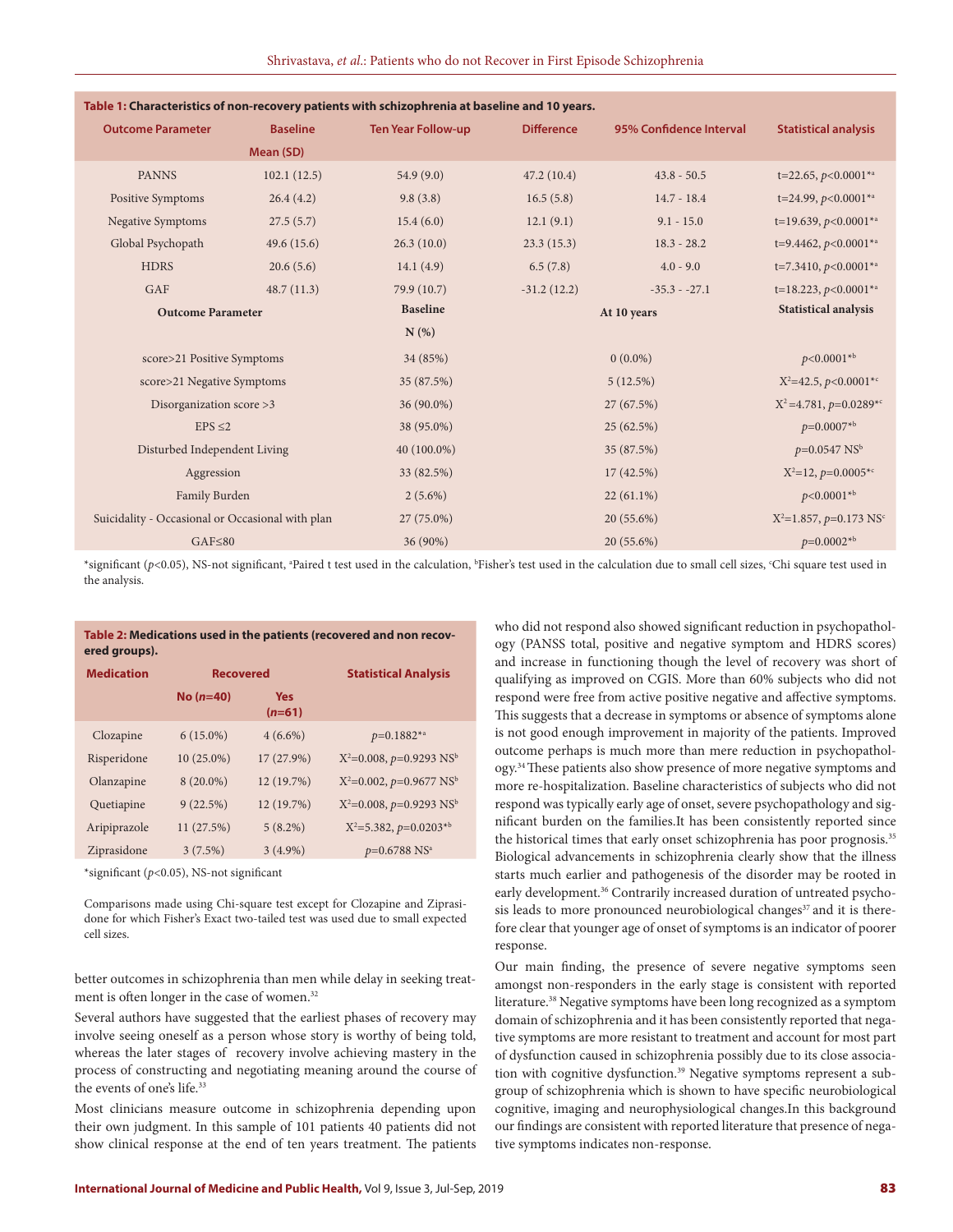| Table 3: Differences between recovered and non recovered subjects at 10 years. |                                  |                      |                   |                          |                                          |
|--------------------------------------------------------------------------------|----------------------------------|----------------------|-------------------|--------------------------|------------------------------------------|
| <b>Outcome Parameter</b>                                                       | <b>Non Recovered</b><br>$(n=40)$ | Recovered (n=61)     | <b>Difference</b> | 95%<br><b>Confidence</b> | <b>Statistical analysis</b>              |
|                                                                                |                                  | <b>Mean (SD)</b>     |                   | <b>Interval</b>          |                                          |
| Age at 10 years                                                                | 33.4(7.2)                        | 41.8(7.3)            | $-6.5(7.3)$       | $-9.4 - -3.5$            | t=5.6863 <sup>a</sup> , $p<0.0001*$      |
| <b>PANNS</b>                                                                   | 54.9(9.0)                        | 49.4(8.2)            | 5.5(8.5)          | $2.1 - 9.0$              | $t=3.1714^a$ , $p=0.0002^*$              |
| Positive Symptoms                                                              | 9.8(3.8)                         | 8.0(3.9)             | 1.9(3.8)          | $0.3 - 3.4$              | t=2.2915 <sup>a</sup> , $p=0.0241*$      |
| <b>Negative Symptoms</b>                                                       | 15.4(6.0)                        | 10.1(7.5)            | 5.4(6.9)          | $2.6 - 8.2$              | t=3.7494 <sup>a</sup> , $p=0.0003*$      |
| GAF                                                                            | 79.9 (10.7)                      | 78.3 (12.2)          | 1.6(11.7)         | $-3.3 - 6.5$             | t=0.6761 <sup>a</sup> , $p=0.5006$ NS    |
| QOL                                                                            | 54.5(7.5)                        | 76.2(11.5)           | $-21.7(10.1)$     | $-25.8 - 17.6$           | $p<0.0001*^{b}$                          |
| <b>Outcome Parameter</b>                                                       |                                  | <b>Non Recovered</b> |                   | Recovered                | <b>Statistical analysis</b>              |
|                                                                                |                                  | $(n=40)$             |                   | $(n=61)$                 |                                          |
|                                                                                |                                  | N(%)                 |                   |                          |                                          |
| >1 Hospitalization                                                             |                                  | 37 (92.5%)           |                   | 24 (40.7%)               | $p<0.0001^{*c}$                          |
| Disorganization score $>$ 3                                                    |                                  | 27 (67.5%)           |                   | 17 (27.9%)               | $X^2=13.82, p<0.0002^{*d}$               |
| IP Social score $<$ 3                                                          |                                  | 36 (90%)             |                   | 37 (60.7%)               | $p=0.0013*$                              |
| Work score $<$ 3                                                               | 39 (97.5%)                       |                      | 36 (60%)          | $P < 0.0001^{*c}$        |                                          |
| Disturbed Independent Living                                                   |                                  | 35 (87.5%)           |                   | $16(27.1\%)$             | $X^2 = 33.87, p < 0.0001^{*d}$           |
| Aggression                                                                     |                                  | 17(42.5%)            |                   | 22 (36.7%)               | $X^2=0.194$ , $p=0.6595NSd$              |
| Family Burden                                                                  |                                  | 22(55%)              |                   | 32 (53.3%)               | $X^2=0.002$ , $p=0.9293$ NS <sup>d</sup> |
| $GAF \leq 80$                                                                  |                                  | 20 (50%)             |                   | 35 (58.3%)               | $X^2=0.274$ , $p=0.6004$ NS <sup>c</sup> |
| $QOL \leq 80$                                                                  |                                  |                      | 40 (100%)         |                          | $P < 0.0001^{*c}$                        |

\*significant (p<0.05), NS-not significant, <sup>a</sup>Unpaired t test used in the calculation, <sup>b</sup>Wilcoxon sum of the ranks used as data was not normal in distribution. Fisher exact test used in the calculation due to small cell sizes, <sup>a</sup>Chi square test used in the analysis.

| Table 4: Differences between recovered and non-recovered subjects at baseline. |                                  |                  |                                          |  |  |
|--------------------------------------------------------------------------------|----------------------------------|------------------|------------------------------------------|--|--|
| <b>Outcome Parameter</b>                                                       | <b>Non Recovered</b><br>$(n=40)$ | Recovered (n=61) | <b>Statistical analysis</b>              |  |  |
| Mean (SD)                                                                      |                                  |                  |                                          |  |  |
| Durn. of symptoms                                                              | 10.8(5.7)                        | 14.0(8.0)        | t=2.1898 <sup>a</sup> , $p < 0.0309$ *   |  |  |
| Age at baseline                                                                | 24.4(7.1)                        | 31.8(7.6)        | t=4.9104 <sup>a</sup> , $p<0.0001*$      |  |  |
| <b>PANNS</b>                                                                   | 102.1(12.5)                      | 108.5(14.2)      | t=2.3205 <sup>a</sup> , $p=0.0224*$      |  |  |
| Positive Symptoms                                                              | 26.4(4.2)                        | 29.6(5.2)        | t=2.8203 <sup>a</sup> , $p=0.0058*$      |  |  |
| <b>Negative Symptoms</b>                                                       | 27.5(5.7)                        | 20.9(6.4)        | t=5.2887 <sup>a</sup> , $p<0.0001*$      |  |  |
| Global Psychopath.                                                             | 49.6(15.6)                       | 57.4(17.0)       | t=2.3288 <sup>a</sup> , $p=0.0219*$      |  |  |
| <b>HDRS</b>                                                                    | 20.6(5.6)                        | 15.4(5.6)        | t=4.5640 <sup>a</sup> , $p<0.0001*$      |  |  |
| GAF                                                                            | 48.7(11.3)                       | 48.0(10.9)       | t=0.3111 <sup>a</sup> , $p=0.7564$ NS    |  |  |
| $CGI-S$                                                                        | 5.5(0.9)                         | 5.6(1.0)         | t=0.511 <sup>a</sup> , $p=0.6105$ NS     |  |  |
| <b>Outcome Parameter</b><br>$N(\%)$                                            |                                  |                  | <b>Statistical Analysis</b>              |  |  |
| Male gender                                                                    | 31(77.5)                         | 43(70.5)         | $X^2=0.301$ , $p=0.5834$ NS <sup>b</sup> |  |  |
| Disorganization $>$ 3                                                          | 36(90)                           | 52(86.7)         | $p=0.5574$ NS <sup>c</sup>               |  |  |
| $EPS \leq 2$                                                                   | 38(95)                           | 57(95)           | $p=0.9899$ NS <sup>c</sup>               |  |  |
| Aggression $> 2$                                                               | 33(82.5)                         | 31(51.7)         | $X^2=9.125$ , $p=0.0025^{*b}$            |  |  |
| Family Burden $>$ 3                                                            | 2(5.6)                           | 2(3.3)           | $p=0.6474$ NS <sup>c</sup>               |  |  |

\*significant (*p*<0.05), NS-not significant.

<sup>a</sup>Unpaired t test used in the assessment, <sup>b</sup>Chi square test used in the assessment, 'Fisher's exact test used in the assessment due to small cell sizes.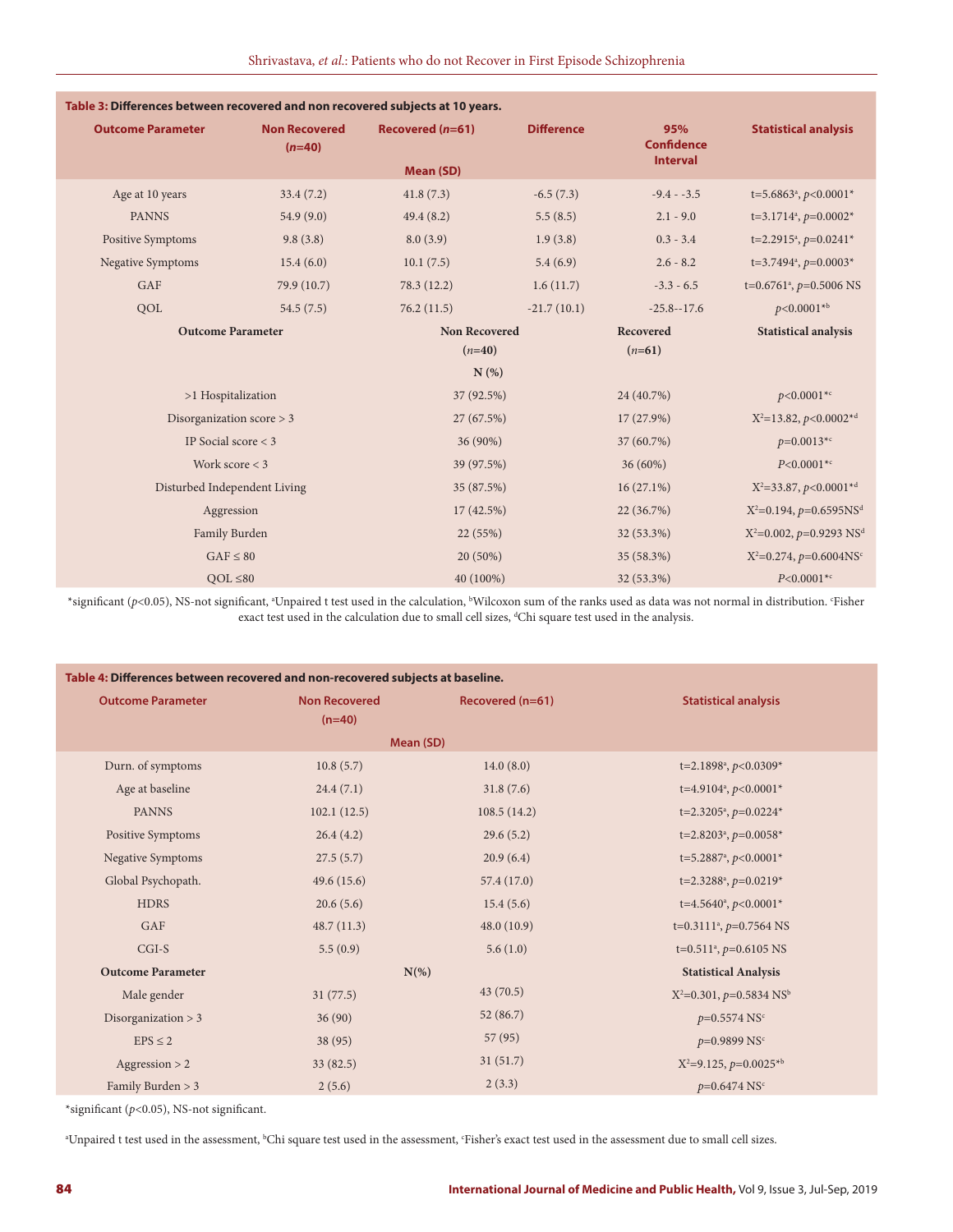Another finding in this study is presence of severe psychopathology for non responsive patients as indicated by presence of positive, negative and affective symptoms as features of non response. This is in line of reported data in literature.40 Severe illness is also related to more social dysfunction and cognitive dysfunction. Besides, severity of illness leads to frequent and increased duration of hospitalization, longerneuroleptic exposure, greater isolation from one's community and family.<sup>41</sup> There appears to be a direct link between severe psychopathology at the onset and poorer outcome in long run.42

Non recovered patients had significantly more severe depressive symptoms at the baseline. Most of the studies report that affective symptoms are common across the course of schizophrenia, more common in acute episode and in general show better response to treatment.<sup>43</sup> In the present study however sever depressive symptoms are seen at baseline among non-responders, which shows significant decrease at the ten years, suggesting response to treatment. At the beginning severe depressive symptoms are seen existing together with negative symptoms. Research data indicates a significant overlap in genetic susceptibility categories of psychotic disorders and affective disorders.<sup>44</sup> Depressive symptoms in schizophrenia may arise as primary or secondary to negative symptoms.45 Severe depression at the beginning is possibly reflective of depression secondary to negative symptoms and primary depressive symptoms might have responded well. Thus if severe depression is present in acute phase along with severe negative symptoms, then it may be predictive of treatment non response.<sup>46</sup> Our findings are consistent with research available.

Though with poor reliability, the study also shows that type of antipsychotic drug is not related with treatment response or non response in long term. Antipsychotic drugs have limited role in determining outcome of schizophrenia per se.47 While good response to antipsychotic in early phase and first episode in short term is well established, its response in chronic schizophrenia is limited<sup>48</sup> and in this study all patients were on atypical antipsychotics. Since a number of the patients were on two or three antipsychotic, this finding cannot be interpreted with certainty.

Over all the subjects who did not recover were more severely ill causing significant impact on their families in early stages of the illness though they do show reduction in symptoms over 10 years duration? The present study shows that early age of onset of psychosis and presence of severe negative symptoms are significantly related to future non-response in long term outcome of first episode schizophrenia. Further prospective longitudinal studies in larger populations are needed to establish firmly the findings obtained from this study. It is clear from our study that despite early intervention, adequate social and pharmacological treatment with good compliance, outcome is limited all three, social, clinical as well as functional dimension. This poses few challenges for the treatment. Would there be further deterioration in the patient and how do we go about achieving wellness.

Studies also suggest that neuroplasticity and neuronal regeneration is an important feature in recovering phase of treatment. The patient may need a new care plan at this state of evaluation and strategies of treatment can be modified which may include early identification of treatment resistance, early identification of modifiable factors in the illness, re-evaluation the 'person' who has schizophrenia, patient-centric rehabilitation programs, specific psychosocial interventions, smoking cessation treatments in schizophrenia, management of physical disorder and side effects of medication, re-assessment of pharmacotherapy, improvement in social milieu, lifestyle treatment – diet, weight management, exercise, yoga, cognitive behavior therapies and focus on spirituality.

### **CONCLUSION**

There is a need to enhance hope with better care and further research in schizophrenia.<sup>49,50</sup> It is important that these be incorporated in the long term.

## **CONFLICT OF INTEREST**

The authors declare that there are no conflicts of interest.

### **REFERENCES**

- 1. Gutiérrez-Maldonado J, Caqueo-Urízar A, Kavanagh DJ. Burden of care and general health in families of patients with schizophrenia. Soc Psych Psychiatr Epidemiol. 2005;40(11):899-904.
- 2. Awad AG, Voruganti LN. The burden of schizophrenia on caregivers. Pharmacoeconomics. 2008;26(2):149-62.
- 3. Mangalore R, Knapp MJ. Cost of schizophrenia in England. Ment Health Policy Econ. 2007;10(1):23-41.
- 4. Hegarty JD, Baldessarini RJ, Tohen M, Waternaux C, Oepen G. One hundred years of schizophrenia: A meta-analysis of the outcome literature. Am J Psychiatry. 1994;151(10):1409-16.
- 5. Albert N, Bertelsen M, Thorup A, Petersen L, Jeppesen P, Quack LP, *et al*. Predictors of recovery from psychosis Analyses of clinical and social factors associated with recovery among patients with first-episode psychosis after 5 years. Schizophr Res. 2011;125(2-3):257-66.
- 6. Harrow M, Grossman LS, Jobe TH, Herbener ES. Do patients with schizophrenia ever show periods of recovery?. A 15-year multi-follow-up study Schizophr Bull. 2005;31(3):723-34.
- 7. Green MF, Kern RS, Heaton RK. Longitudinal studies of cognition and functional outcome in schizophrenia: Implications for MATRICS. Schizophr Res. 2004;72(1):41-51.
- 8. Breier A, Schreiber JL, Dyer J, Pickar D. National Institute of Mental Health longitudinal study of chronic schizophrenia: Prognosis and predictors of outcome. Arch Gen Psychiatry. 1991;48(3):239-46.
- 9. Brekke J, Kay DD, Lee KS, Green MF. Biosocial pathways to functional outcome in schizophrenia. Schizophr Res. 2005;80(2):213-25.
- 10. Hopper K, Wanderling J. Revisiting the developed versus developing country distinction in course and outcome in schizophrenia: Results from ISoS, the WHO collaborative followup project. Schizophr Bull. 2000;26(4):835-46.
- 11. Dube KC, Kumar N, Dube S. Long term course and outcome of the Agra cases in the International Pilot Study of Schizophrenia Acta Psychiatr Scand. 1984;70(2):170-9.
- 12. Thara R. 25 years of schizophrenia: The Madras longitudinal study. Indian J Psychiatry. 2012;54(2):134-7.
- 13. Perkins DO, Gu H, Boteva K, Lieberman JA. Relationship between duration of untreated psychosis and outcome in first-episode schizophrenia: A critical review and meta-analysis. Am J Psychiatry. 2005;162(10):1785-804.
- 14. Marshall M, Lewis S, Lockwood A, Drake R, Jones P, Croudace T. Association between duration of untreated psychosis and outcome in cohorts of first-episode patients: A systematic review. Arch Gen Psychiatry. 2005;62(9):975-83.
- 15. Petersen L, Nordentoft M, Jeppesen P, ØHLENSCHLÆGER J, Thorup A, Christensen TØ, *et al*. Improving 1-year outcome in first-episode psychosis. Br JP Sychiatry. 2005;187(48):s98-103.
- 16. Cullberg J, Levander S, Holmqvist R, Mattsson M, Wieselgren IM. One‐year outcome in first episode psychosis patients in the Swedish Parachute project. Acta Psychiatr Scand. 2002;106(4):276-85.
- 17. Robinson DG, Woerner MG, McMeniman M, Mendelowitz A, Bilder RM. Symptomatic and functional recovery from a first episode of schizophrenia or schizoaffective disorder. Am J Psychiatry. 2004;161(3):473-9.
- 18. Lieberman JA, Stroup TS, McEvoy JP, Swartz MS, Rosenheck RA, Perkins DO, *et al*. Effectiveness of antipsychotic drugs in patients with chronic schizophrenia. New Eng J Med. 2005;353(12):1209-23.
- 19. Novick D, Haro JM, Suarez D, Vieta E, Naber D. Recovery in the outpatient setting: 36-month results from the Schizophrenia Outpatients Health Outcomes (SOHO) study. Schizophr Res. 2009;108(1):223-30.
- 20. Guy W. Clinical global impression scale. The ECDEU Assessment Manual for Psychopharmacology-Revised Volume DHEW Publ No ADM. 1976;76(338):218- 2.
- 21. Leucht S, Kane JM, Kissling W, Hamann J, Etschel E, Engel RR. What does the PANSS mean?. Schizophr Res. 2005;79(2):231-8.
- 22. Hamilton M. A rating scale for depression. J Neurol Neurosurg Psychiatry. 1960;23(1):56-62.
- 23. Heinrichs DW, Hanlon TE, Carpenter WT. The Quality of Life Scale: An instrument for rating the schizophrenic deficit syndrome. Schizophr Bull. 1984;10(3):388-98.